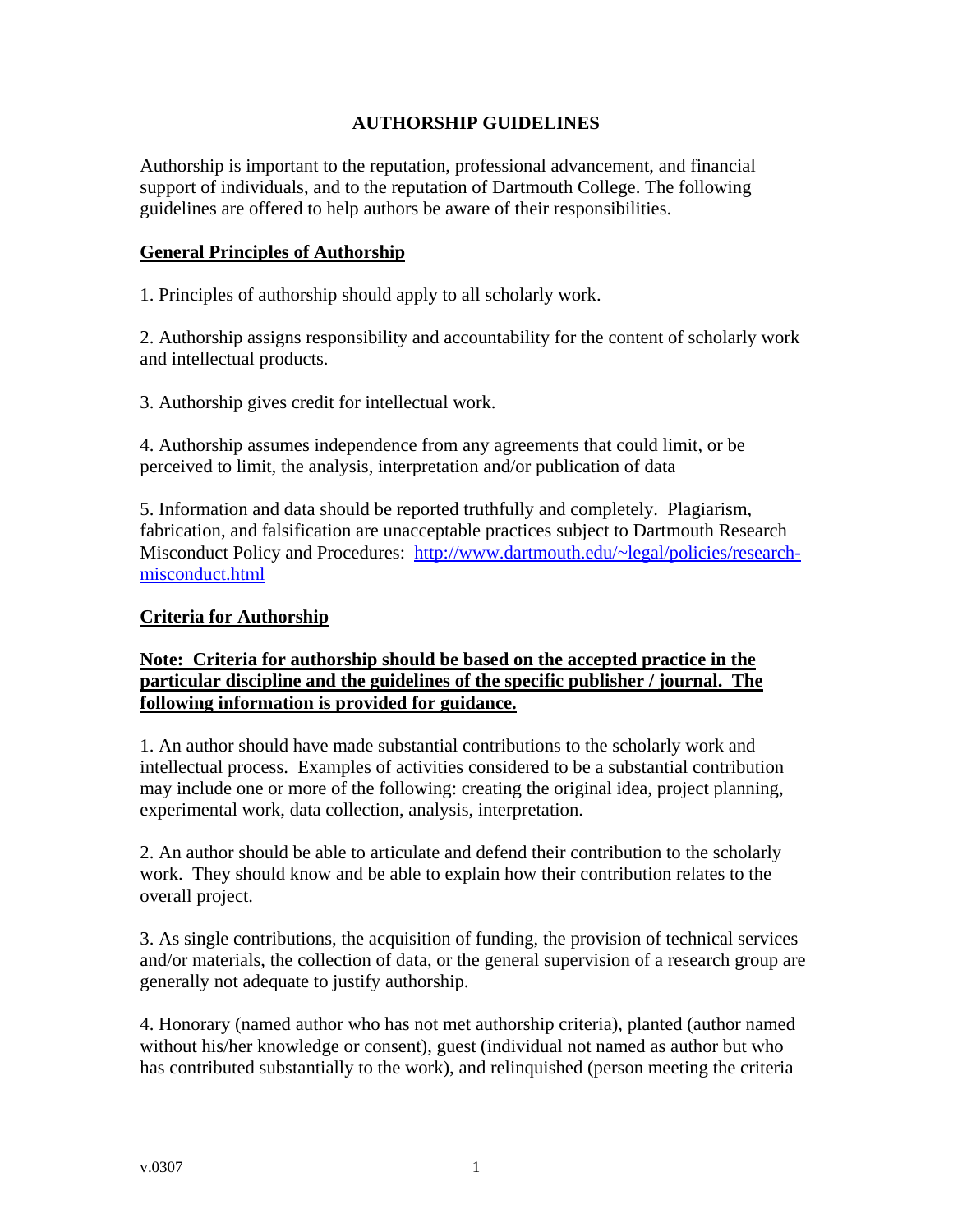for authorship but ceding authorship to co-workers who may or may not have met the criteria) authorships are not acceptable.

## **Implementation of Authorship**

1. The primary author should carefully review the policies and procedures of the journal prior to submission in order to adhere to all applicable requirements.

2. Authorship should be discussed early and reviewed periodically in every collaborative relationship.

3. One author (primary/senior/submitting/responsible) should assure the following:

- a. Each author meets criteria for authorship;
- b. Each author has reviewed the whole scholarly work,
- c. Each author has consented to authorship prior to the submission of the product.

4. One author should assume responsibility for coordinating the completion and submission of the work, for assuring adherence to the rules of submission, and for coordinating responses to inquiries or future challenges.

5. Junior researchers and students meeting the criteria for authorship must be included as authors.

6. The order of authorship may not necessarily indicate the magnitude of the contributions of the individual authors. Authors should adhere to the norm of their discipline and the publisher's guidelines. The following are suggestions for determining order:

a. The person who has made the major contribution to the product and/or taken the lead in writing should be first author;

b. The person who has general responsibility for the project is frequently listed last;

c. Authors who have made major contributions to analysis, interpretation, or writing may be listed immediately following the first author;

d. Individuals who fulfil the criteria for authorship may be listed in alphabetical order.

7. Authors should attempt to resolve authorship disputes themselves. If disputes cannot be settled they should be referred to a third party (department chair, Dean, or Provost) for resolution.

# **Conflict of Interest**

1. Authors should be careful to avoid conflicts of interest; where a relationship that presents an actual or potential conflict cannot reasonably be avoided, it should be disclosed. Obvious examples of conflicts include situations where an author, or the